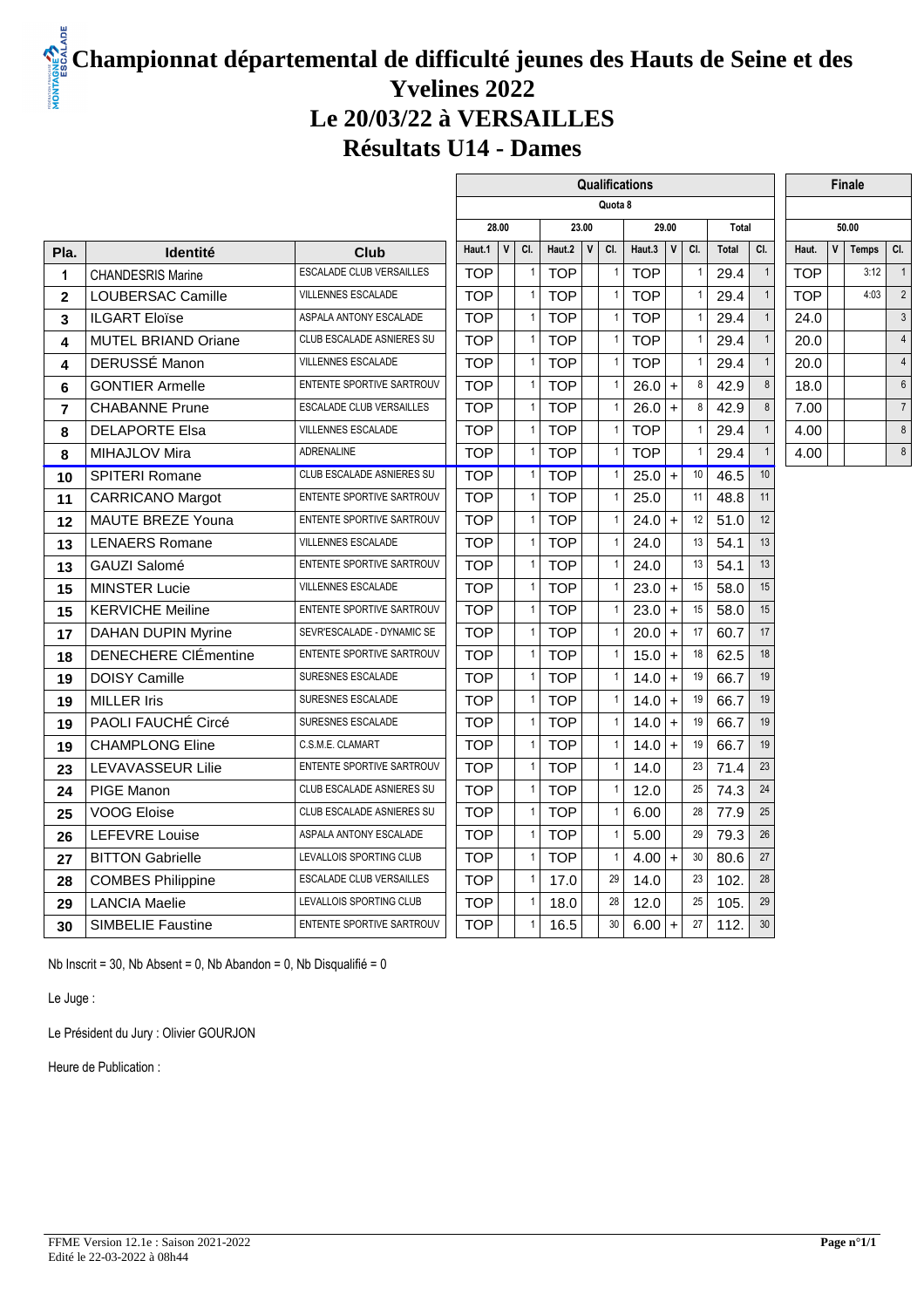# **Championnat départemental de difficulté jeunes des Hauts de Seine et des Yvelines 2022 Le 20/03/22 à VERSAILLES Résultats U14 - Hommes**

|                               |                                 | <b>Qualifications</b> |     |                                                                                                                                                                                                                          |            |             |               |        |         |                                                                                              |                                                             |     |              |   |                                                                          |                                   |
|-------------------------------|---------------------------------|-----------------------|-----|--------------------------------------------------------------------------------------------------------------------------------------------------------------------------------------------------------------------------|------------|-------------|---------------|--------|---------|----------------------------------------------------------------------------------------------|-------------------------------------------------------------|-----|--------------|---|--------------------------------------------------------------------------|-----------------------------------|
|                               |                                 |                       |     |                                                                                                                                                                                                                          |            |             |               |        |         |                                                                                              |                                                             |     |              |   |                                                                          |                                   |
|                               |                                 |                       |     |                                                                                                                                                                                                                          |            |             |               | 23.00  |         |                                                                                              |                                                             |     | 50.00        |   |                                                                          |                                   |
| <b>Identité</b>               | <b>Club</b>                     | Haut.1                | CI. |                                                                                                                                                                                                                          | Haut.2     | $\mathbf v$ | CI.           | Haut.3 | v       | CI.                                                                                          | <b>Total</b>                                                | CI. | Haut.        | v | <b>Temps</b>                                                             | CI.                               |
| <b>SAVOYANT Henri</b>         | <b>ESCALADE CLUB VERSAILLES</b> |                       |     | $\mathbf{1}$                                                                                                                                                                                                             | <b>TOP</b> |             |               |        |         |                                                                                              | 7.48                                                        |     |              |   |                                                                          |                                   |
| <b>DELOUME Baptiste</b>       | LEVALLOIS SPORTING CLUB         |                       |     | $\overline{1}$                                                                                                                                                                                                           | <b>TOP</b> |             |               |        |         | $\overline{2}$                                                                               | 10.5                                                        |     |              |   |                                                                          | $\overline{1}$                    |
| <b>COLIN Maxime</b>           | CLUB IGNYMONTAIN D'ESCALAD      |                       |     | $\mathbf{1}$                                                                                                                                                                                                             | <b>TOP</b> |             |               |        |         | 3                                                                                            | 14.9                                                        |     |              |   |                                                                          |                                   |
| VALENTI KODO Maxence          | A.S. LOUVECIENNES               |                       |     | $\overline{1}$                                                                                                                                                                                                           | <b>TOP</b> |             |               |        |         | 3                                                                                            | 14.9                                                        | 3   |              |   | 1:53                                                                     |                                   |
| <b>CHANAS Maxime</b>          | ASPALA ANTONY ESCALADE          |                       |     | $\overline{1}$                                                                                                                                                                                                           | <b>TOP</b> |             |               | 11.0   |         | 6                                                                                            | 19.0                                                        | 6   |              |   |                                                                          |                                   |
| <b>ENGRAND Antonin</b>        | A.L.J ESCALADE                  |                       |     | $\overline{1}$                                                                                                                                                                                                           | <b>TOP</b> |             |               |        |         | 8                                                                                            | 22.4                                                        | 8   |              |   |                                                                          | 5                                 |
| <b>LECAMP Clément</b>         | ASPALA ANTONY ESCALADE          |                       |     | $\overline{1}$                                                                                                                                                                                                           | TOP        |             |               |        |         | 8                                                                                            | 22.4                                                        | 8   |              |   |                                                                          |                                   |
| <b>OMER-DECUGIS Paul</b>      | <b>ADRENALINE</b>               |                       |     | 1                                                                                                                                                                                                                        | <b>TOP</b> |             |               |        |         | 3                                                                                            | 14.9                                                        |     |              |   |                                                                          | 8                                 |
| MERIEL FREDERIQUE Eliot       | ENTENTE SPORTIVE SARTROUV       |                       |     | $\overline{1}$                                                                                                                                                                                                           | <b>TOP</b> |             |               | 11.0   |         | 6                                                                                            | 19.0                                                        | 6   |              |   |                                                                          | 8                                 |
| <b>PICHOT Alexandre</b>       | <b>ADRENALINE</b>               |                       |     | $\overline{1}$                                                                                                                                                                                                           | <b>TOP</b> |             |               |        |         | 11                                                                                           | 25.3                                                        | 10  |              |   |                                                                          |                                   |
| <b>MAILLOT Lealand</b>        | ENTENTE SPORTIVE SARTROUV       |                       |     | $\overline{1}$                                                                                                                                                                                                           | TOP        |             |               |        |         | 11                                                                                           | 25.3                                                        | 10  |              |   |                                                                          |                                   |
| <b>GAMBARD Simon</b>          | C.S.M.E. CLAMART                |                       |     | $\mathbf{1}$                                                                                                                                                                                                             | <b>TOP</b> |             |               |        |         | 13                                                                                           | 27.5                                                        | 12  |              |   |                                                                          |                                   |
| <b>PICHOT Corentin</b>        | <b>VILLENNES ESCALADE</b>       |                       |     | $\overline{1}$                                                                                                                                                                                                           | <b>TOP</b> |             |               |        |         | 13                                                                                           | 27.5                                                        | 12  |              |   |                                                                          |                                   |
| <b>THEVENIN Thomas</b>        | <b>ADRENALINE</b>               |                       |     | $\overline{1}$                                                                                                                                                                                                           | 25.0       |             | 14            |        |         | 8                                                                                            | 31.7                                                        | 14  |              |   |                                                                          |                                   |
| <b>MARTINEAU Louis</b>        | L'ESPRIT DES PICS               |                       |     | 1                                                                                                                                                                                                                        | 23.0       |             | 15            | 6.00   |         | 15                                                                                           | 42.4                                                        | 15  |              |   |                                                                          |                                   |
| <b>CHAUHAN Prabhjot-singh</b> | A.S. LOUVECIENNES               |                       |     | 16                                                                                                                                                                                                                       |            |             | 16            | 4.00   |         | 16                                                                                           | 64.0                                                        | 16  |              |   |                                                                          |                                   |
|                               |                                 |                       |     | 25.00<br><b>TOP</b><br><b>TOP</b><br><b>TOP</b><br><b>TOP</b><br><b>TOP</b><br><b>TOP</b><br><b>TOP</b><br><b>TOP</b><br><b>TOP</b><br><b>TOP</b><br>TOP<br><b>TOP</b><br><b>TOP</b><br><b>TOP</b><br><b>TOP</b><br>21.0 |            |             | 28.00<br>22.0 |        | Quota 8 | 16.0<br>15.0<br>11.0<br>11.0<br>10.0<br>10.0<br>11.0<br>10.0<br>10.0<br>6.00<br>6.00<br>10.0 | $+$<br>$+$<br>$+$<br>$+$<br>$+$<br>$+$<br>$+$<br>$+$<br>$+$ |     | <b>Total</b> |   | $11.0 +$<br>$11.0 +$<br>11.0<br>11.0<br>11.0<br>11.0<br>11.0<br>$10.0 +$ | <b>Finale</b><br>1:40<br>$10.0$ + |

Nb Inscrit = 16, Nb Absent = 0, Nb Abandon = 0, Nb Disqualifié = 0

Le Juge :

Le Président du Jury : Olivier GOURJON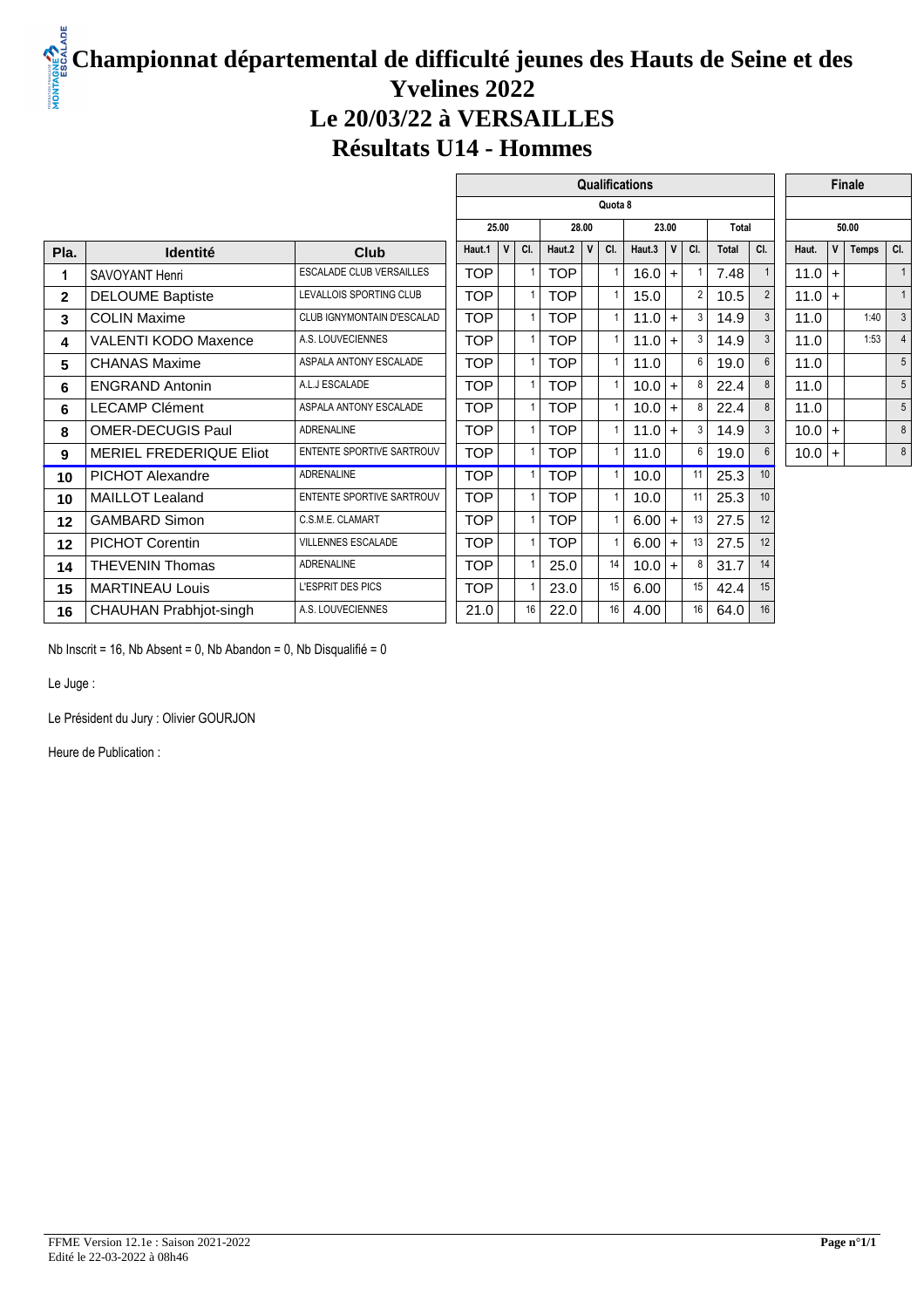# **Championnat départemental de difficulté jeunes des Hauts de Seine et des Yvelines 2022 Le 20/03/22 à VERSAILLES Résultats U16 - Dames**

|                          |                           | Qualifications |              |                |            |             |                                           |            |             |                                                                                       |       |                |            |              |                  |                |  |
|--------------------------|---------------------------|----------------|--------------|----------------|------------|-------------|-------------------------------------------|------------|-------------|---------------------------------------------------------------------------------------|-------|----------------|------------|--------------|------------------|----------------|--|
|                          |                           |                |              |                |            |             |                                           |            |             |                                                                                       |       |                |            |              |                  |                |  |
|                          |                           | 34.00<br>28.00 |              |                |            |             |                                           |            |             |                                                                                       |       |                | 50.00      |              |                  |                |  |
| <b>Identité</b>          | Club                      | Haut.1         | $\mathsf{v}$ | CI.            |            | $\mathbf v$ | CI.                                       | Haut.3     | $\mathbf v$ | CI.                                                                                   | Total | CI.            | Haut.      | $\mathsf{v}$ | Temps            | CI.            |  |
| <b>LECAMP Céleste</b>    | ASPALA ANTONY ESCALADE    | <b>TOP</b>     |              | $\overline{1}$ | <b>TOP</b> |             |                                           |            | $+$         | $\overline{2}$                                                                        | 10.6  | $\overline{2}$ | <b>TOP</b> |              | 1:58             |                |  |
| <b>LE HEN Clara</b>      | ENTENTE SPORTIVE SARTROUV | <b>TOP</b>     |              | $\overline{1}$ | <b>TOP</b> |             |                                           |            | $+$         | $\overline{2}$                                                                        | 10.6  |                | <b>TOP</b> |              | 2:20             | 2              |  |
| <b>CHANTOT Héloïse</b>   | <b>VILLENNES ESCALADE</b> | <b>TOP</b>     |              | $\mathbf{1}$   | <b>TOP</b> |             |                                           | <b>TOP</b> |             |                                                                                       | 6.71  |                | 27.0       |              |                  | 3              |  |
| <b>CLEMENT Augustine</b> | ENTENTE SPORTIVE SARTROUV | <b>TOP</b>     |              | $\mathbf{1}$   | <b>TOP</b> |             |                                           | 12.0       |             | 8                                                                                     | 19.5  |                | 26.0       |              |                  | $\overline{4}$ |  |
| <b>ARCELIN Domitille</b> | OLYMPIC GARENNOIS ESCALAD | <b>TOP</b>     |              | $\overline{1}$ | <b>TOP</b> |             |                                           |            | $+$         | 4                                                                                     | 13.4  |                |            |              |                  |                |  |
| JANOT DUPAS Adèle        | ENTENTE SPORTIVE SARTROUV | <b>TOP</b>     |              | $\overline{1}$ | <b>TOP</b> |             |                                           |            | $+$         | 7                                                                                     | 17.7  |                |            | $+$          |                  | 5              |  |
| <b>ANCERNE Manon</b>     | LEVALLOIS SPORTING CLUB   | <b>TOP</b>     |              | $\overline{1}$ | <b>TOP</b> |             |                                           | 13.0       |             | 5                                                                                     | 15.7  | 5              | 20.5       |              |                  | $\overline{7}$ |  |
| <b>COMPAN Ariane</b>     | ASPALA ANTONY ESCALADE    | <b>TOP</b>     |              | $\mathbf{1}$   | <b>TOP</b> |             |                                           | 13.0       |             | 5                                                                                     | 15.7  | 5              | 15.0       |              |                  | 8              |  |
| <b>TEVENET Caroline</b>  | CLUB ESCALADE DE BONNELLE | <b>TOP</b>     |              | $\overline{1}$ |            |             | 13                                        | 12.0       |             | 8                                                                                     | 33.2  |                |            |              |                  |                |  |
| <b>GARNIER Juliana</b>   | C.S.M.E. CLAMART          | <b>TOP</b>     |              | $\mathbf{1}$   | 24.0       |             | 10                                        | 6.00       |             | 12                                                                                    | 36.2  | 10             |            |              |                  |                |  |
| RAJAVEL Varshny          | <b>GRIMP'FORTH</b>        | <b>TOP</b>     |              | $\overline{1}$ | 24.0       |             | 10                                        | 6.00       |             | 12                                                                                    | 36.2  | 10             |            |              |                  |                |  |
| <b>DUVAL Enora</b>       | ASPALA ANTONY ESCALADE    | <b>TOP</b>     |              | $\overline{1}$ | 15.0       |             | 15                                        |            | $+$         | 10                                                                                    | 38.7  | 12             |            |              |                  |                |  |
| <b>DU GARREAU Flore</b>  | CLUB ESCALADE ASNIERES SU | <b>TOP</b>     |              | $\overline{1}$ |            | $\ddot{}$   | 9                                         | 3.00       |             | 17                                                                                    | 39.6  | 13             |            |              |                  |                |  |
| PIAT Morgane             | C.S.M.E. CLAMART          | <b>TOP</b>     |              | $\overline{1}$ | 14.0       |             | 16                                        |            | $+$         | 11                                                                                    | 41.9  | 14             |            |              |                  |                |  |
| <b>LARZILLIERE Rose</b>  | <b>GRIMP'EN TETE</b>      | <b>TOP</b>     |              | $\overline{1}$ | 21.0       |             | 12                                        |            | $+$         | 14                                                                                    | 42.4  | 15             |            |              |                  |                |  |
| <b>BATUT Gaelle</b>      | <b>GRIMP'EN TETE</b>      | <b>TOP</b>     |              | $\mathbf{1}$   |            |             | 14                                        | 3.00       |             | 17                                                                                    | 49.5  | 16             |            |              |                  |                |  |
| <b>GARCIA Morgane</b>    | CLUB ESCALADE DE BONNELLE | <b>TOP</b>     |              | $\overline{1}$ | 11.0       |             | 17                                        |            | $+$         | 14                                                                                    | 50.5  | 17             |            |              |                  |                |  |
| <b>LEFEBVRE Mahaut</b>   | C.S.M.E. CLAMART          | <b>TOP</b>     |              | $\overline{1}$ | 10.0       |             | 18                                        |            | $+$         | 14                                                                                    | 51.9  | 18             |            |              |                  |                |  |
| NEVOT Chloé              | <b>GRIMP'FORTH</b>        | <b>TOP</b>     |              | $\overline{1}$ | 7.00       |             | 19                                        |            | $\ddot{}$   | 19                                                                                    | 60.0  | 19             |            |              |                  |                |  |
|                          |                           |                |              |                |            |             | Haut. $2$<br>$17.0 +$<br>24.0<br>$15.0 +$ |            | Quota 8     | 24.00<br>16.0<br>16.0<br>15.0<br>12.0<br>10.0<br>7.00<br>3.00<br>3.00<br>3.00<br>2.00 |       |                | Total      |              | $21.0 +$<br>21.0 | <b>Finale</b>  |  |

Nb Inscrit = 19, Nb Absent = 0, Nb Abandon = 0, Nb Disqualifié = 0

Le Juge :

Le Président du Jury : Olivier GOURJON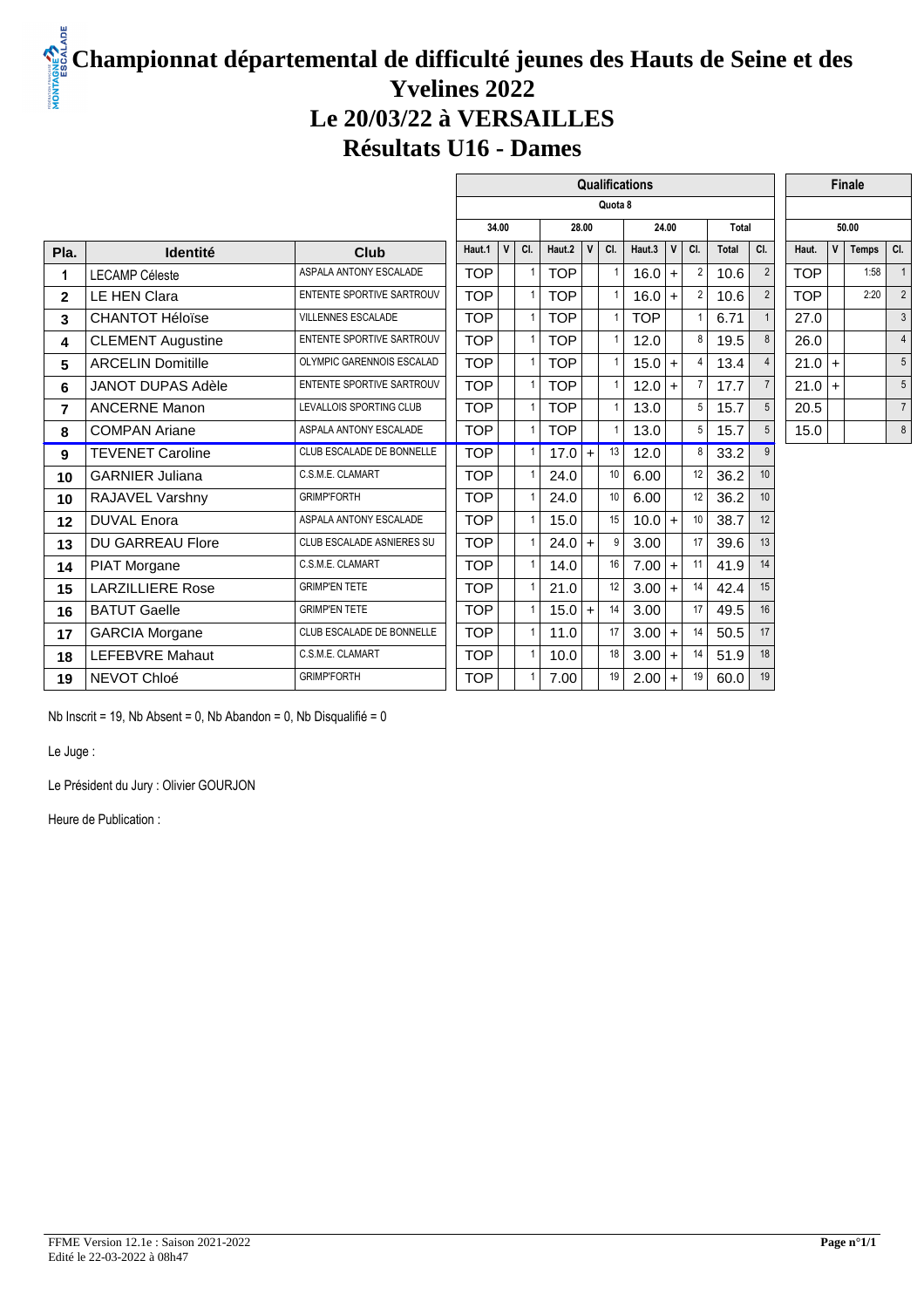#### **LADE Championnat départemental de difficulté jeunes des Hauts de Seine et des Yvelines 2022 Le 20/03/22 à VERSAILLES Résultats U16 - Hommes**

|                |                          |                                 | Qualifications<br>Finale |              |                |            |       |                |            |                    |                |              |                 |          |           |                |
|----------------|--------------------------|---------------------------------|--------------------------|--------------|----------------|------------|-------|----------------|------------|--------------------|----------------|--------------|-----------------|----------|-----------|----------------|
|                |                          |                                 |                          |              |                |            |       | Quota 8        |            |                    |                |              |                 |          |           |                |
|                |                          |                                 |                          | 29.00        |                |            | 22.00 |                |            | 23.00              |                | Total        |                 |          | 50.00     |                |
| Pla.           | <b>Identité</b>          | <b>Club</b>                     | Haut.1                   | $\mathsf{v}$ | CI.            | Haut.2     | V     | CI.            | Haut.3     | $\mathsf{V}$       | CI.            | <b>Total</b> | CI.             | Haut.    | V         | CI.            |
| 1              | <b>ZOPPI Romain</b>      | C.S.M.E. CLAMART                | <b>TOP</b>               |              | $\mathbf{1}$   | <b>TOP</b> |       | $\mathbf{1}$   | 21.0       |                    | $\overline{2}$ | 23.2         | $\overline{2}$  | 22.0     | $\ddot{}$ | -1             |
| $\mathbf{2}$   | <b>MOREAU Maxence</b>    | SURESNES ESCALADE               | <b>TOP</b>               |              | $\overline{1}$ | <b>TOP</b> |       | $\mathbf{1}$   | 12.0       | $\ddot{}$          | 6              | 52.0         | $6\phantom{a}$  | 22.0     | $+$       | $\overline{c}$ |
| 3              | <b>CROZATIER Simon</b>   | CLUB ESCALADE DE BONNELLE       | <b>TOP</b>               |              | $\mathbf{1}$   | <b>TOP</b> |       | $\mathbf{1}$   | 12.0       | $\ddot{}$          | 6              | 52.0         | $6\phantom{a}$  | 22.0     |           | 3              |
| 4              | <b>ORJAS Arthur</b>      | SURESNES ESCALADE               | <b>TOP</b>               |              | $\mathbf{1}$   | <b>TOP</b> |       | $\mathbf{1}$   | <b>TOP</b> |                    |                | 16.4         | $\mathbf{1}$    | 20.0     |           | $\overline{4}$ |
| 5              | <b>HAMPE Léonard</b>     | <b>VILLENNES ESCALADE</b>       | <b>TOP</b>               |              | $\mathbf{1}$   | <b>TOP</b> |       | $\mathbf{1}$   | $12.0 +$   |                    | 6              | 52.0         | $6\phantom{a}$  | 19.0     | $\ddot{}$ | 5              |
| 6              | <b>MOISAN Constant</b>   | LEVALLOIS SPORTING CLUB         | <b>TOP</b>               |              | $\mathbf{1}$   | <b>TOP</b> |       | $\mathbf{1}$   | 17.0       |                    |                | 32.9         | $\overline{4}$  | 16.0     | $\ddot{}$ | 6              |
| $\overline{7}$ | PINCHAUX Antoine         | ESCALADE CLUB VERSAILLES        | <b>TOP</b>               |              | $\mathbf{1}$   | <b>TOP</b> |       | $\mathbf{1}$   | 12.0       | $\left  + \right $ | 6              | 52.0         | $6\phantom{a}$  | $16.0 +$ |           | $\overline{7}$ |
| 8              | <b>MIGNOT Matis</b>      | <b>VILLENNES ESCALADE</b>       | <b>TOP</b>               |              | $\mathbf{1}$   | <b>TOP</b> |       | $\mathbf{1}$   | 17.0       | $\ddot{}$          | 3              | 28.5         | $\mathfrak{Z}$  | 16.0     |           | 8              |
| 9              | <b>LAPEYRERE Samuel</b>  | CLUB IGNYMONTAIN D'ESCALAD      | <b>TOP</b>               |              | $\mathbf{1}$   | <b>TOP</b> |       | $\mathbf{1}$   | 16.0       | $+$                | 5              | 36.8         | $5\overline{)}$ | 16.0     |           | 9              |
| 10             | <b>FONTANIE Noe</b>      | ENTENTE SPORTIVE SARTROUV       | <b>TOP</b>               |              | $\mathbf{1}$   | <b>TOP</b> |       | $\mathbf{1}$   | 12.0       | $\ddot{}$          | 6              | 52.0         | $6\phantom{a}$  | 16.0     |           | 10             |
| 11             | <b>SULTAN Ethan</b>      | LEVALLOIS SPORTING CLUB         | <b>TOP</b>               |              | $\mathbf{1}$   | <b>TOP</b> |       | $\mathbf{1}$   | 12.0       | $\ddot{}$          | 6              | 52.0         | $6\phantom{a}$  | $15.0 +$ |           | 11             |
| 11             | <b>BUSSON Hugo</b>       | ENTENTE SPORTIVE SARTROUV       | <b>TOP</b>               |              | $\mathbf{1}$   | <b>TOP</b> |       | $\mathbf{1}$   | 12.0       | $\left  + \right $ | 6              | 52.0         | $6\phantom{a}$  | $15.0 +$ |           | 11             |
| 13             | <b>PESTEL Marek</b>      | CLUB ESCALADE ASNIERES SU       | <b>TOP</b>               |              | $\mathbf{1}$   | <b>TOP</b> |       | $\mathbf{1}$   | 12.0       | $\ddot{}$          | 6              | 52.0         | $6\phantom{a}$  | 15.0     |           | 13             |
| 14             | <b>GOBE Evan</b>         | CAMV ESCALADE                   | <b>TOP</b>               |              | $\mathbf{1}$   | <b>TOP</b> |       | $\mathbf{1}$   | 12.0       | $+$                | 6              | 52.0         | $6\overline{6}$ | $13.0 +$ |           | 14             |
| 15             | <b>DUMONT Clement</b>    | ADRENALINE                      | <b>TOP</b>               |              | $\overline{1}$ | <b>TOP</b> |       | $\mathbf{1}$   | 12.0       |                    | 15             | 67.9         | 15              |          |           |                |
| 15             | <b>BISIAUX Lucien</b>    | A.S. LOUVECIENNES               | <b>TOP</b>               |              | $\mathbf{1}$   | <b>TOP</b> |       | $\mathbf{1}$   | 12.0       |                    | 15             | 67.9         | 15              |          |           |                |
| 15             | <b>FORTIN Paul</b>       | A.S. M. ESCALADE                | <b>TOP</b>               |              | $\mathbf{1}$   | <b>TOP</b> |       | $\mathbf{1}$   | 12.0       |                    | 15             | 67.9         | 15              |          |           |                |
| 15             | REZZOUK Maël             | CLUB IGNYMONTAIN D'ESCALAD      | <b>TOP</b>               |              | $\mathbf{1}$   | <b>TOP</b> |       | $\mathbf{1}$   | 12.0       |                    | 15             | 67.9         | 15              |          |           |                |
| 15             | <b>ARTRU Emilien</b>     | CLUB ESCALADE ASNIERES SU       | <b>TOP</b>               |              | $\overline{1}$ | <b>TOP</b> |       | $\mathbf{1}$   | 12.0       |                    | 15             | 67.9         | 15              |          |           |                |
| 20             | <b>SCHLERET Swan</b>     | C.S.M.E. CLAMART                | <b>TOP</b>               |              | $\mathbf{1}$   | <b>TOP</b> |       | $\mathbf{1}$   | $10.0$ +   |                    | 20             | 73.6         | 20              |          |           |                |
| 21             | <b>ROLAND Martin</b>     | A.S. M. ESCALADE                | <b>TOP</b>               |              | $\mathbf{1}$   | <b>TOP</b> |       | $\mathbf{1}$   | 10.0       |                    | 21             | 76.3         | 21              |          |           |                |
| 21             | <b>COURBET Augustin</b>  | A.L.J ESCALADE                  | <b>TOP</b>               |              | $\mathbf{1}$   | <b>TOP</b> |       | $\mathbf{1}$   | 10.0       |                    | 21             | 76.3         | 21              |          |           |                |
| 23             | BENKABA LEVARDON Marwan  | A.L.J ESCALADE                  | <b>TOP</b>               |              | $\mathbf{1}$   | <b>TOP</b> |       | $\overline{1}$ | $9.00 +$   |                    | 23             | 79.8         | 23              |          |           |                |
| 24             | <b>DOISY Baptiste</b>    | SURESNES ESCALADE               | <b>TOP</b>               |              | $\mathbf{1}$   | <b>TOP</b> |       | $\mathbf{1}$   | 8.00       | $\ddot{}$          | 25             | 82.3         | 24              |          |           |                |
| 25             | <b>DE TURENNE Arthur</b> | SURESNES ESCALADE               | <b>TOP</b>               |              | $\mathbf{1}$   | <b>TOP</b> |       | $\mathbf{1}$   | 7.00       | $\ddot{}$          | 27             | 85.5         | 25              |          |           |                |
| 26             | <b>CLAMAGIRAND Jules</b> | A.S. M. ESCALADE                | <b>TOP</b>               |              | $\mathbf{1}$   | <b>TOP</b> |       | $\mathbf{1}$   | 5.00       | $\ddot{}$          | 29             | 89.4         | 26              |          |           |                |
| 26             | <b>BAPTISTE Orphée</b>   | <b>ESCALADE CLUB VERSAILLES</b> | <b>TOP</b>               |              | $\mathbf{1}$   | <b>TOP</b> |       | $\mathbf{1}$   | 5.00       | $\overline{+}$     | 29             | 89.4         | 26              |          |           |                |
| 28             | COCHO Jaouen             | L'ESPRIT DES PICS               | TOP                      |              | 1              | <b>TOP</b> |       | 1              | 5.00       |                    | 31             | 92.4         | 28              |          |           |                |
| 28             | <b>BARDIN Louis</b>      | LEVALLOIS SPORTING CLUB         | <b>TOP</b>               |              | $\mathbf{1}$   | <b>TOP</b> |       | $\mathbf{1}$   | 5.00       |                    | 31             | 92.4         | 28              |          |           |                |
| 30             | <b>PLOIX Thibault</b>    | <b>GRIMP'FORTH</b>              | <b>TOP</b>               |              | $\mathbf{1}$   | <b>TOP</b> |       | $\mathbf{1}$   | 4.00       |                    | 33             | 94.6         | 30              |          |           |                |
| 31             | ROULLIER Nathan          | VILLENNES ESCALADE              | <b>TOP</b>               |              | $\mathbf{1}$   | 14.0       |       | 33             | $9.00 +$   |                    | 23             | 117.         | 31              |          |           |                |
| 32             | <b>DUHEM Samuel</b>      | CLUB IGNYMONTAIN D'ESCALAD      | TOP                      |              | $\mathbf{1}$   | 20.0       |       | 31             | 8.00       |                    | 26             | 118.         | 32              |          |           |                |
| 33             | <b>JEANNE Guillaume</b>  | L'ESPRIT DES PICS               | <b>TOP</b>               |              | $\mathbf{1}$   | 15.0       |       | 32             | $6.00 +$   |                    | 28             | 125.         | 33              |          |           |                |
| 34             | <b>HUBER Joseph</b>      | LEVALLOIS SPORTING CLUB         | <b>TOP</b>               |              | $\mathbf{1}$   | 14.0       |       | 33             | 3.00       |                    | 34             | 141.         | 34              |          |           |                |

Nb Inscrit = 34, Nb Absent = 0, Nb Abandon = 0, Nb Disqualifié = 0

Le Juge :

Le Président du Jury : Olivier GOURJON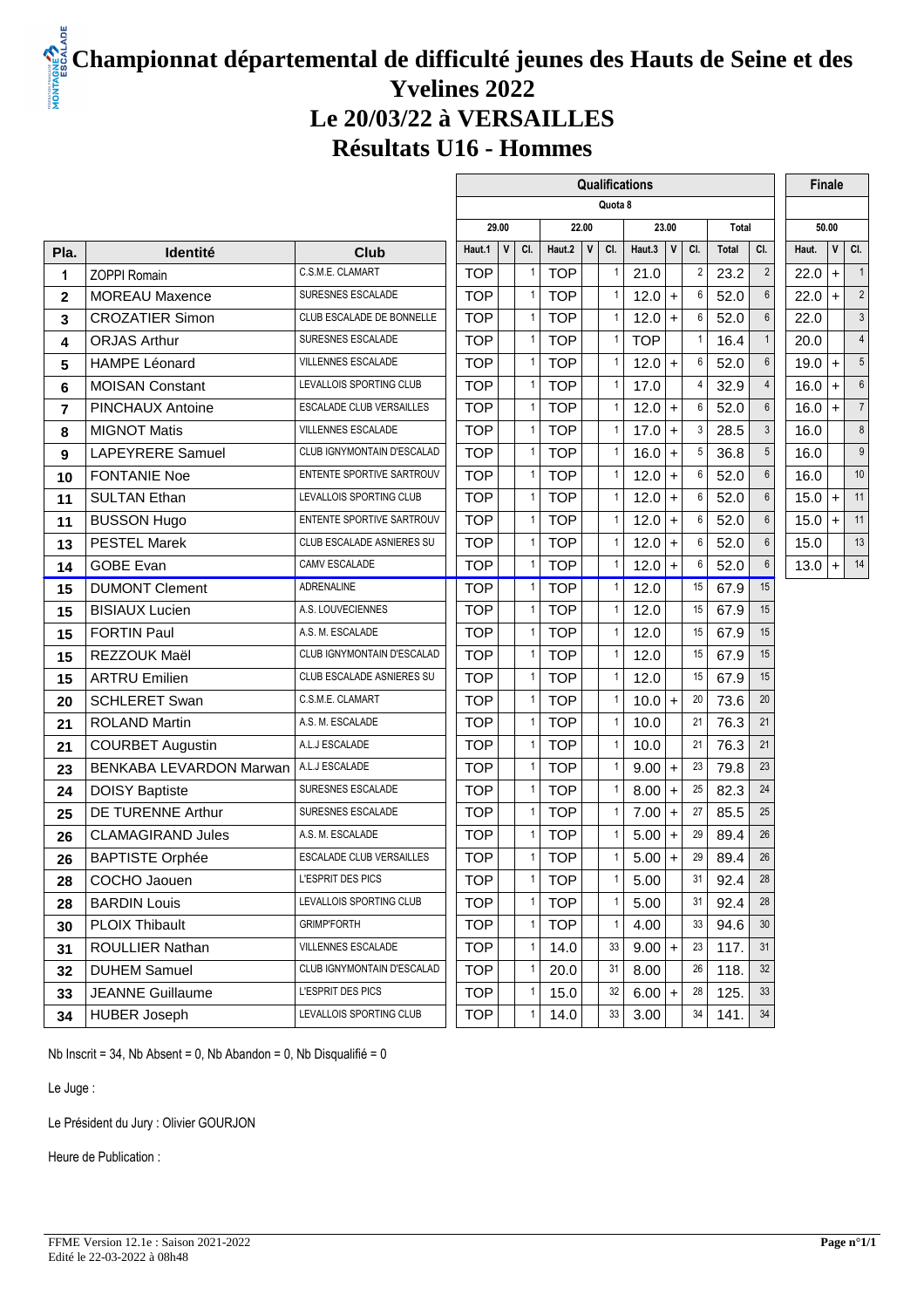# **Championnat départemental de difficulté jeunes des Hauts de Seine et des Yvelines 2022 Le 20/03/22 à VERSAILLES Résultats U18 - Dames**

|              |                          |                                 | <b>Qualifications</b> |       |     |            |              |       |            |                |                |              |                |  |       | Finale         |                |
|--------------|--------------------------|---------------------------------|-----------------------|-------|-----|------------|--------------|-------|------------|----------------|----------------|--------------|----------------|--|-------|----------------|----------------|
|              |                          |                                 | Quota 8               |       |     |            |              |       |            |                |                |              |                |  |       |                |                |
|              |                          |                                 |                       | 34.00 |     |            |              | 28.00 |            |                |                |              | Total          |  |       | 50.00          |                |
| Pla.         | <b>Identité</b>          | <b>Club</b>                     | Haut.1                | V     | CI. | Haut.2     | $\mathsf{V}$ | CI.   | Haut.3     | V <sub>1</sub> | CI.            | <b>Total</b> | CI.            |  | Haut. | V <sub>1</sub> | CI.            |
| 1            | JANOT DUPAS Valere       | ENTENTE SPORTIVE SARTROUV       | <b>TOP</b>            |       |     | <b>TOP</b> |              |       | <b>TOP</b> |                |                | 5.48         |                |  | TOP   |                |                |
| $\mathbf{2}$ | <b>ESTIER Valentine</b>  | CLUB IGNYMONTAIN D'ESCALAD      | <b>TOP</b>            |       |     | <b>TOP</b> |              |       | 11.0       | $+$            | $\overline{7}$ | 14.4         | $\overline{7}$ |  | 19.0  | $+$            | $\overline{2}$ |
| 3            | MUSSI Manon              | <b>AGRIPPINE</b>                | <b>TOP</b>            |       |     | <b>TOP</b> |              |       | 13.0       |                | 3              | 9.49         | 3              |  | 15.0  |                | 3              |
| 4            | ROBBE Agnes              | CLUB ESCALADE DE BONNELLE       | <b>TOP</b>            |       |     | TOP        |              |       | 16.0       |                | $\overline{2}$ | 7.75         | $\overline{2}$ |  | 14.0  |                | $\overline{4}$ |
| 5            | NAVARRO-FOURNES Clara    | CLUB ESCALADE DE BONNELLE       | <b>TOP</b>            |       |     | TOP        |              |       | $12.0 +$   |                | 4              | 12.2         | $\overline{4}$ |  | 13.0  |                | 5              |
| 6            | <b>CADET Eileen</b>      | CLUB IGNYMONTAIN D'ESCALAD      | <b>TOP</b>            |       |     | TOP        |              |       | 12.0       | $\ddot{}$      | 4              | 12.2         | $\overline{4}$ |  | 7.00  | $\ddot{}$      | 6              |
| 6            | TEVENET Bérénice         | CLUB ESCALADE DE BONNELLE       | <b>TOP</b>            |       |     | TOP        |              |       | 12.0       | $\overline{+}$ | 4              | 12.2         |                |  | 7.00  | $\div$         | 6              |
| 8            | <b>DURAND Manon</b>      | CLUB IGNYMONTAIN D'ESCALAD      | <b>TOP</b>            |       |     | TOP        |              |       | 8.00       |                | 8              | 15.9         | 8              |  | 7.00  |                | 6              |
| 9            | <b>FOURNIER Sidonie</b>  | LEVALLOIS SPORTING CLUB         | <b>TOP</b>            |       |     | TOP        |              |       | $7.00 +$   |                | 10             | 17.3         | 9              |  |       |                |                |
| 10           | <b>HAY Marguerite</b>    | <b>GRIMP'FORTH</b>              | <b>TOP</b>            |       |     | 24.0       |              | 10    | 8.00       |                | 8              | 22.5         | 10             |  |       |                |                |
| 11           | <b>LEONE GOMEZ Marie</b> | <b>ESCALADE CLUB VERSAILLES</b> | <b>TOP</b>            |       |     | 15.0       |              |       | 6.00       |                | 11             | 26.9         | 11             |  |       |                |                |

Nb Inscrit = 11, Nb Absent = 0, Nb Abandon = 0, Nb Disqualifié = 0

Le Juge :

Le Président du Jury : Olivier GOURJON